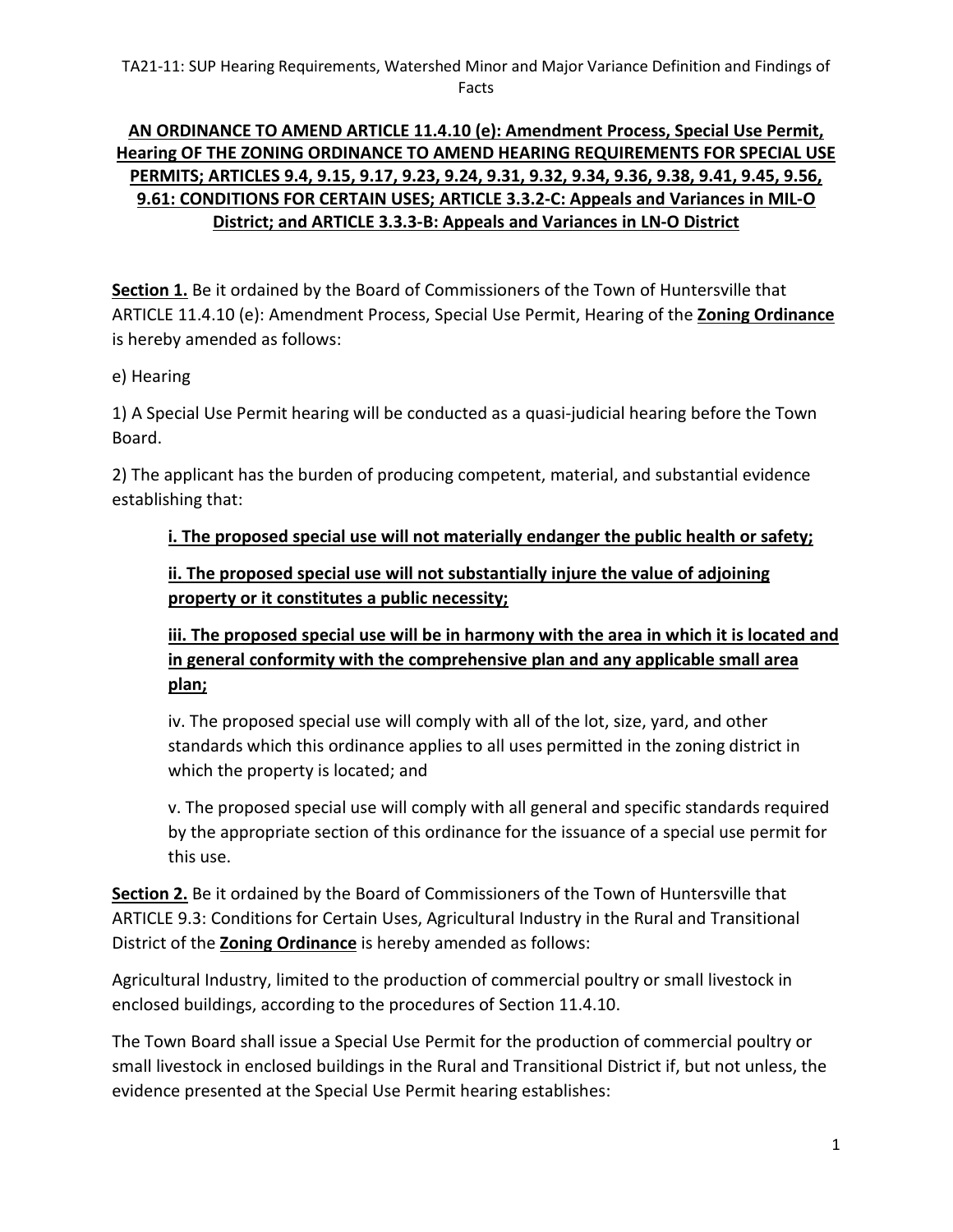.1 That the proposed use will not be in conflict with the objectives of the most detailed plan adopted for the area; and

.2 That the proposed use will not endanger the public health and safety, nor substantially reduce the value of nearby property; and

**.1** .3 That no part of the proposed use will be located or operated so as to emit dust, noise, fumes, or odors in concentrations or amounts that would constitute a nuisance to persons of ordinary sensitivities on nearby properties; and

**.2** .4 That there will be a separation of no less than 250 feet between structures housing the agricultural industry and any property located in a residential district or developed for residential or mixed-use purposes; and

**.3** .5 That the proposed use shall be located on a lot of no less than ten acres.

**Section 3.** Be it ordained by the Board of Commissioners of the Town of Huntersville that ARTICLE 9.4: Conditions for Certain Uses, Airports of the **Zoning Ordinance** is hereby amended as follows:

Airports are permitted in the SP District subject to a Special Use Permit, according to the procedures of Section 11.4.10.

The Town board shall issue a Special Use Permit for the subject facility in the SP District if, but not unless, the evidence presented at the Special Use Permit hearing establishes:

.1 That the proposed use will not endanger the public health and safety, nor substantially reduce the value of nearby property; and

.1 .2 That the proposed use will not be in conflict with the objectives of the most detailed plan adopted for the area; and

**.1** .3 That the proposed use will not constitute a nuisance to properties located in residential or mixed-use districts or developed for residential purposes with respect to noise, dust, fumes, light, vibration, or traffic; and

**.2** .4 That the proposed use will comply with all applicable Federal Aviation Administration regulations.

**Section 4.** Be it ordained by the Board of Commissioners of the Town of Huntersville that ARTICLE 9.15: Conditions for Certain Uses, Essential Services 3 of the **Zoning Ordinance** is hereby amended as follows: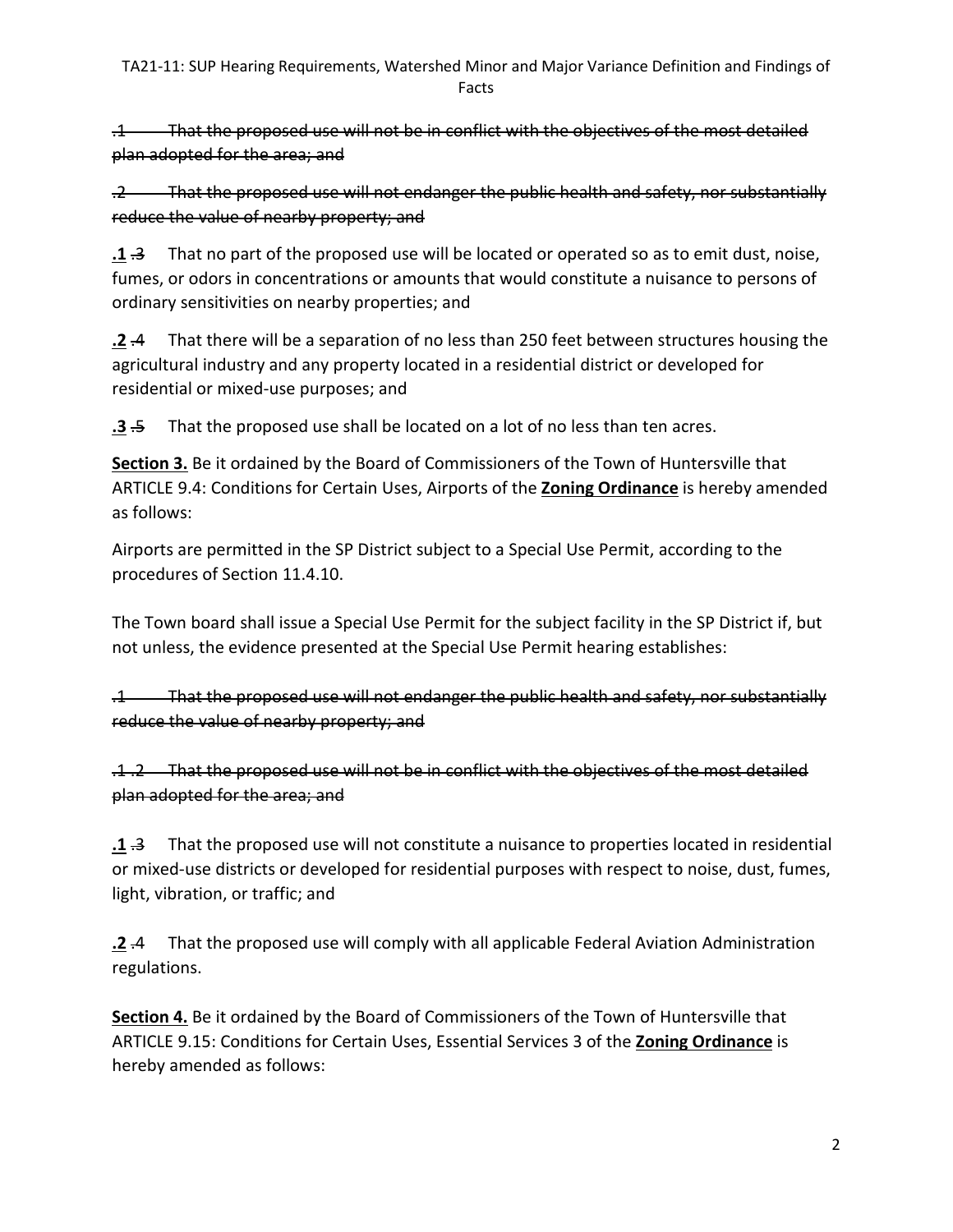Essential Services, Class 3, are permitted in the SP District subject to a Special Use Permit, according to the procedures of Section 11.4.10.

The Town board shall issue a Special Use Permit for the subject facility in the SP District if, but not unless, the evidence presented at the Special Use Permit hearing establishes:

1. That the proposed use will not endanger the public health and safety, nor substantially reduce the value of nearby property; and

2. That the proposed use will not be in conflict with the objectives of the most detailed plan adopted for the area; and

- **1.** 3. That the proposed use will not constitute a nuisance to properties located in residential districts or developed for residential or institutional purposes with respect to noise, dust, odors, light, vibration, or traffic; and
- **2.** 4. That area of active use will be enclosed by a fence, not easily climbable, at least six feet in height, and the fence must be located at least 20 feet from the public street right-of-way and 100 feet from abutting property lines; and
- **3.** 5. That a minimum separation of 100 feet, fully vegetated, will be provided between the fenced use area and any abutting property line; existing vegetation shall be preserved to the extent practicable and supplemented with new plantings as may be required to provide a year-round opaque buffer from abutting properties; and

**4.** 6. That the site shall be screened from the street(s) by a screen composed of a masonry wall or a solid fence, planted on the exterior side with a semi-opaque vegetative screen with expected height of at least 8 feet at maturity; security fencing shall be placed on the interior side of the vegetation and wall/fence.

**Section 5.** Be it ordained by the Board of Commissioners of the Town of Huntersville that ARTICLE 9.17: Conditions for Certain Uses, Hazardous or infections material incineration, handling, or storage of the **Zoning Ordinance** is hereby amended as follows:

Hazardous or infectious materials, storage and treatment facilities are permitted in the Special Purpose (SP) District subject to a Special Use Permit, according to the procedures of Section 11.4.10.

The Town Board shall issue a Special Use Permit for the subject facility in the SP District if, but not unless, the evidence presented at the Special Use Permit hearing establishes: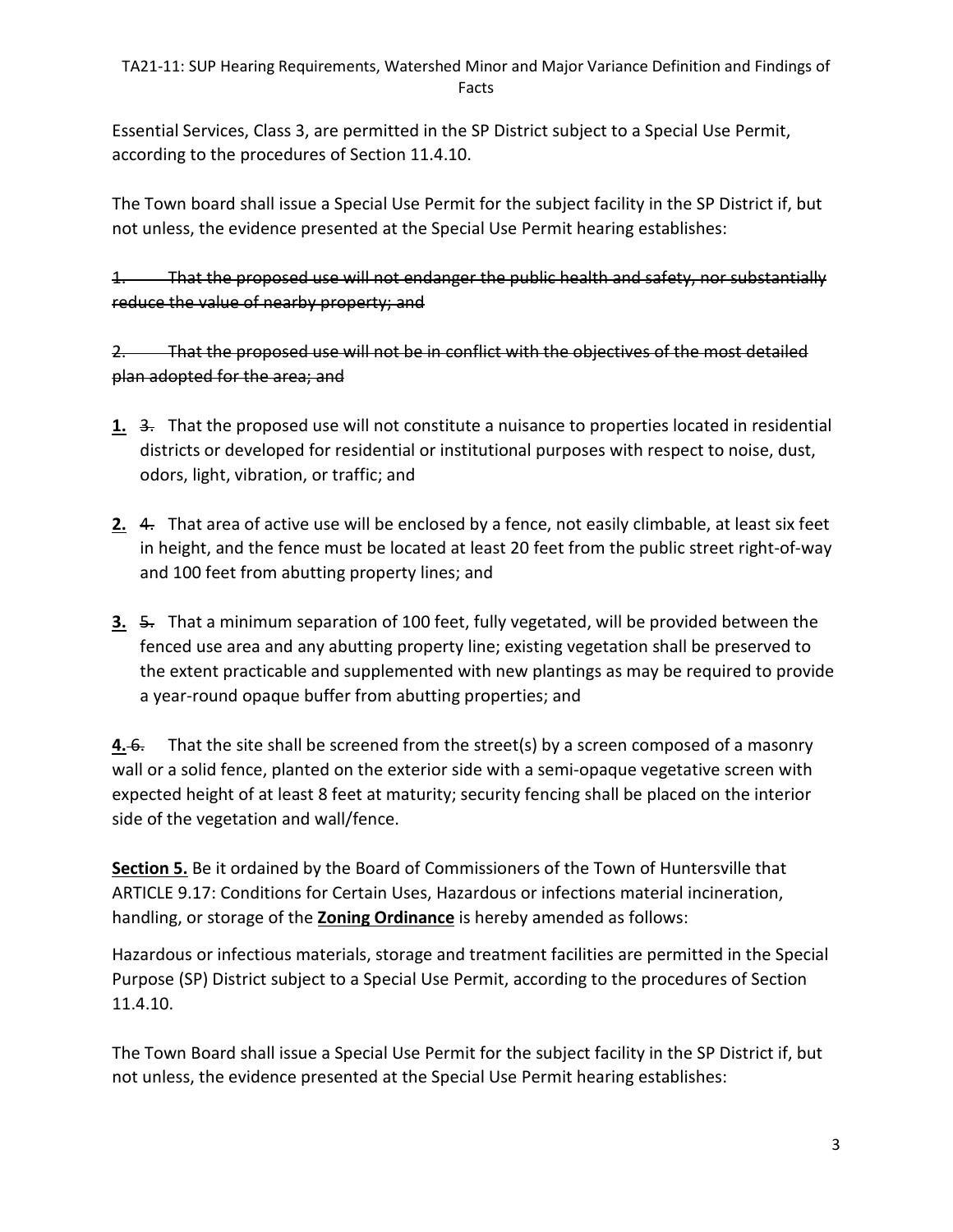1. That the proposed use will not endanger the public health and safety, nor substantially reduce the value of nearby property; and 2. That the proposed use will not be in conflict with the objectives of the most detailed plan adopted for the area; and

- 1. 3. That the use complies with the Federal Resource Conservation and Recovery Act of 1976, as amended (42 U.S.C. §6901 et seq) and the North Carolina Solid Waste Management Act, as amended, (Article 9, G.S. 130A-290 et seq) for design, siting, and monitoring, and for materials to be stored or treated; and
- **2.** 4. That all storage, treatment, and loading facilities handling hazardous or infectious materials will be located at least 200 feet from any exterior property line and at least 2,000 feet from any lot zoned or used for residential, institutional, or office purposes; and
- **3.** 5. That the use will be entirely fenced with fencing material to a height of at least 7 feet; and the site shall be screened from the street(s) by a screen composed of a masonry wall or a solid fence, planted on the exterior side with a semi-opaque vegetative screen with expected height of at least 8 feet at maturity; security fencing shall be placed on the interior side of the vegetation and wall or fence; and
- **4.** 6. That vehicular access to the operation will be provided only by way of a designated thoroughfare; and
- **5.** <del>7.</del> That all surface water and groundwater on the property shall be protected so as to minimize to the greatest extent possible the probability of contamination by hazardous materials; and
- **6.** 8. That the site will be served by a publicly operated sewage disposal system and all sanitary sewer and storm water management systems on the property will be protected so as to minimize to the greatest extent possible the probability of contamination by hazardous or infectious materials; and
- **7.** 9. That no structures or operations of any kind on the site shall be located within 200 feet of any adjacent lot.

**Section 6.** Be it ordained by the Board of Commissioners of the Town of Huntersville that ARTICLE 9.23: Conditions for Certain Uses, Hazardous or infections material incineration, handling, or storage of the **Zoning Ordinance** is hereby amended as follows: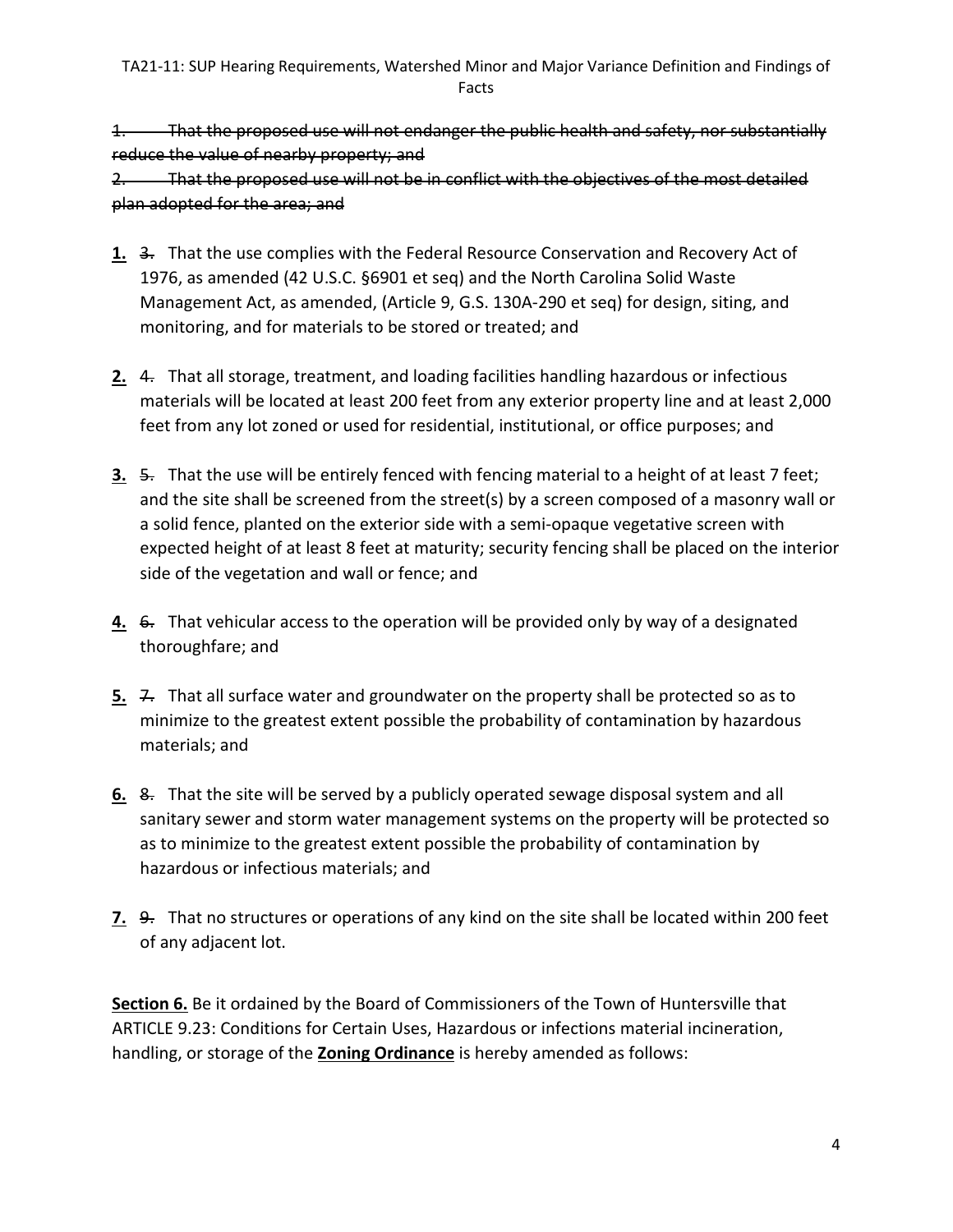Off-Site LCID and C&D Landfills are permitted in the SP District subject to a Special Use Permit, according to the procedures of Section 11.4.10. The Town Board shall issue a Special Use Permit for the subject facility in the SP District if, but not unless, the evidence presented at the Special Use Permit hearing establishes the conditions below.

**1.** That the Site will operate in compliance with the rules according to the NCDENR for C&D and LCID landfills, as amended.

2. That the proposed use will not endanger the public health and safety, nor substantially reduce the value of nearby property; and

3. That the proposed use will not be in conflict with the objectives of the most detailed plan adopted for the area; and

**2.** 4. That the comprehensive site plan addresses each of the environmental and development standards below:

a. A landfill which would be larger than 10 acres shall be accessed from a major or minor thoroughfare or from a street built to Industrial Collector Street standards that connects directly to a major or minor thoroughfare. Landfills 10 acres or less must directly connect to a major or minor thoroughfare, or to an Industrial Collector Street or Industrial Local Street where available. However, if such thoroughfares or streets are not reasonable available, the Board may nevertheless issue a special use permit upon finding that the use for which the permit is granted would not likely cause any injurious effect on the property adjacent to the access.

b. That the proposed or existing use will be in compliance with the rules and regulations as established by Traffic Impact Analysis (TIA) Article 14.

c. Neither clearing, grading, land disturbing activities nor any portion of a C&D or LCID landfill may be located within 100 feet of any exterior property line. Further, the buffer requirements for the site are required per the state permitting criteria. The requirements stated below take precedence over any and all modifications made by the state unless the state standards become more restrictive.

- 500-foot buffer from existing residential water supply wells to fill area.
- 200-foot buffer from adjacent property to fill area.
- No fill in designated wetlands or the FEMA and/or Community Special Flood Hazard Areas.
- 50-foot buffer from delineated streams.
- 50-foot buffer from road right-of-way to fill area (non state requirement)

d. Driveway access to the facility must be paved for a distance of at least 100' from the public street.

e. Vehicular and pedestrian access to the site must be controlled; the site must be closed and secured during hours when filling activities are not under way. A non-climbable fence, at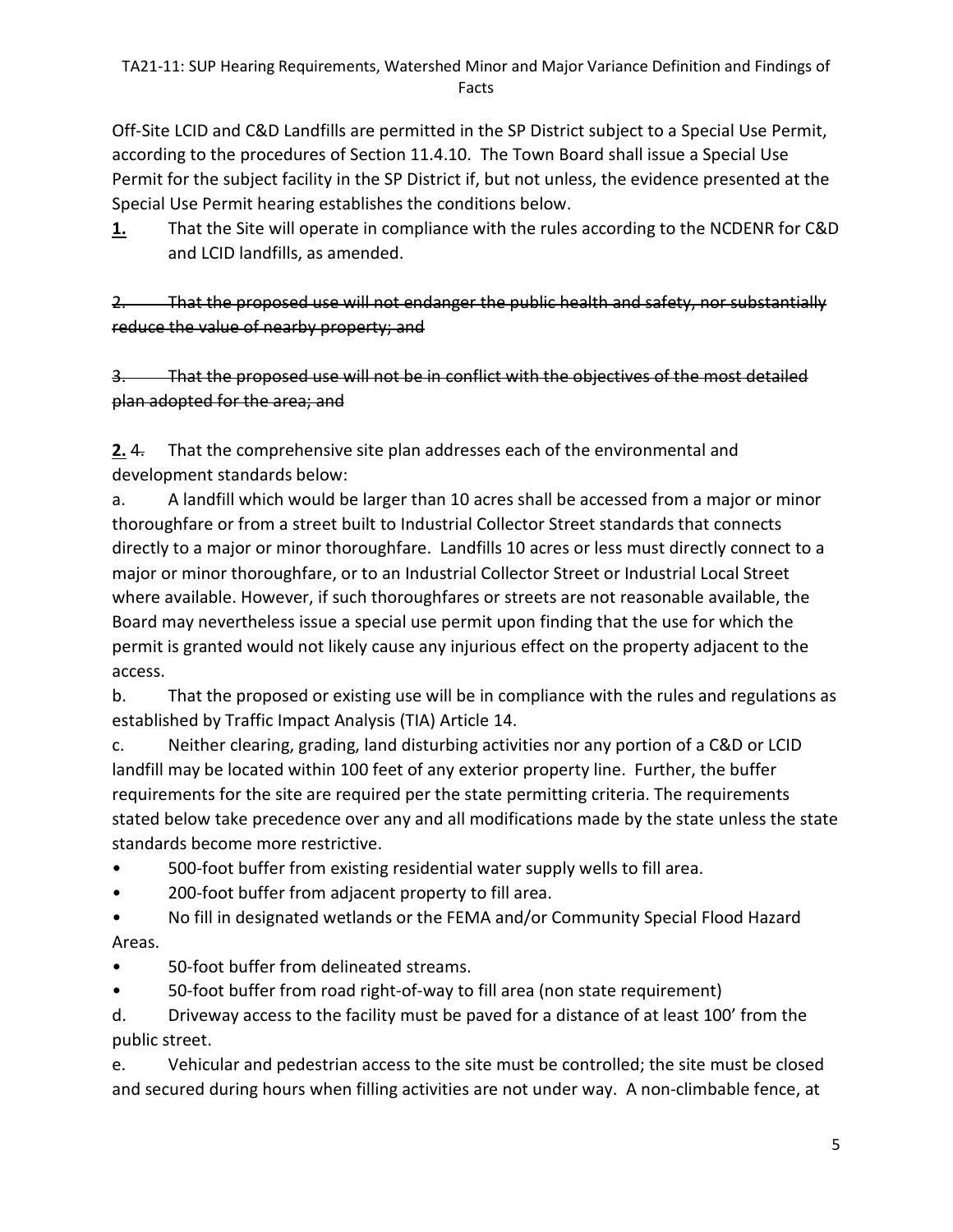least 6' high, shall be installed around the landfill and all of its operations as a safety device. These fences must be constructed of wire mesh with openings not to exceed 2 inches by 4 inches or equivalent and must be placed on the interior side of screening/buffering devices. f. All driveways which serve the site must be wide enough to accommodate two-way traffic for a distance of at least 100 feet from the public street so that no traffic waiting to enter the site will be backed up on any public right-of-way.

**3.** 5. That the landfill operator will be responsible for removal of any and all debris, dirt, or other materials which fall from trucks entering or leaving the landfill from all adjoining streets on at least a weekly basis. Failure to comply constitutes a violation of this ordinance and may constitute grounds for revocation of the operating permit.

**4.** 6. That use of the site for any purpose shall be limited to the hours of 7:00 a.m. until 6:00 p.m. Monday through Saturday, if the site adjoins or is across the street from property located in a residential district.

**5.**  $\overline{4}$ . That a timetable has been submitted with the application indicating the development phases and the projected life expectancy of the landfill.

**6. 8.** That a reclamation plan is provided that shows how the site will be reclaimed upon the closing of the landfill. The reclamation plan shall state the proposed method of conservatorship and perpetual maintenance or use. It shall demonstrate that the site, when closed, will pose no threat to public safety; that the finished contours and groundcover will reestablish a compatible appearance with surrounding lands and buildings; and that the method of maintenance or use will cause no future environmental degradation.

**7.** 9. An existing LCID landfill shall not be required to be brought into compliance with the provisions of this ordinance provided:

a. The landfill has been continuously operating since 1990 and was not within the zoning jurisdiction of the Town of Huntersville in 1991;

b. The landfill has a valid LCID or demolition landfill permit and/or obtains any renewals of the LCID or demolition landfill permit required by the State of North Carolina and/or Mecklenburg County;

c. The landfill has a closure plan approved by the State of North Carolina and/or Mecklenburg County; and

d. In no event shall the landfill operate under a demolition landfill permit later than December 4, 2016 and further provided that on the earlier of the final date permitted for operation of the landfill or the date the landfill permanently ceases operation, the owner and/or operator of the landfill shall immediately commence and continuously pursue to completion closure of the landfill according to the provisions of the then current closure plan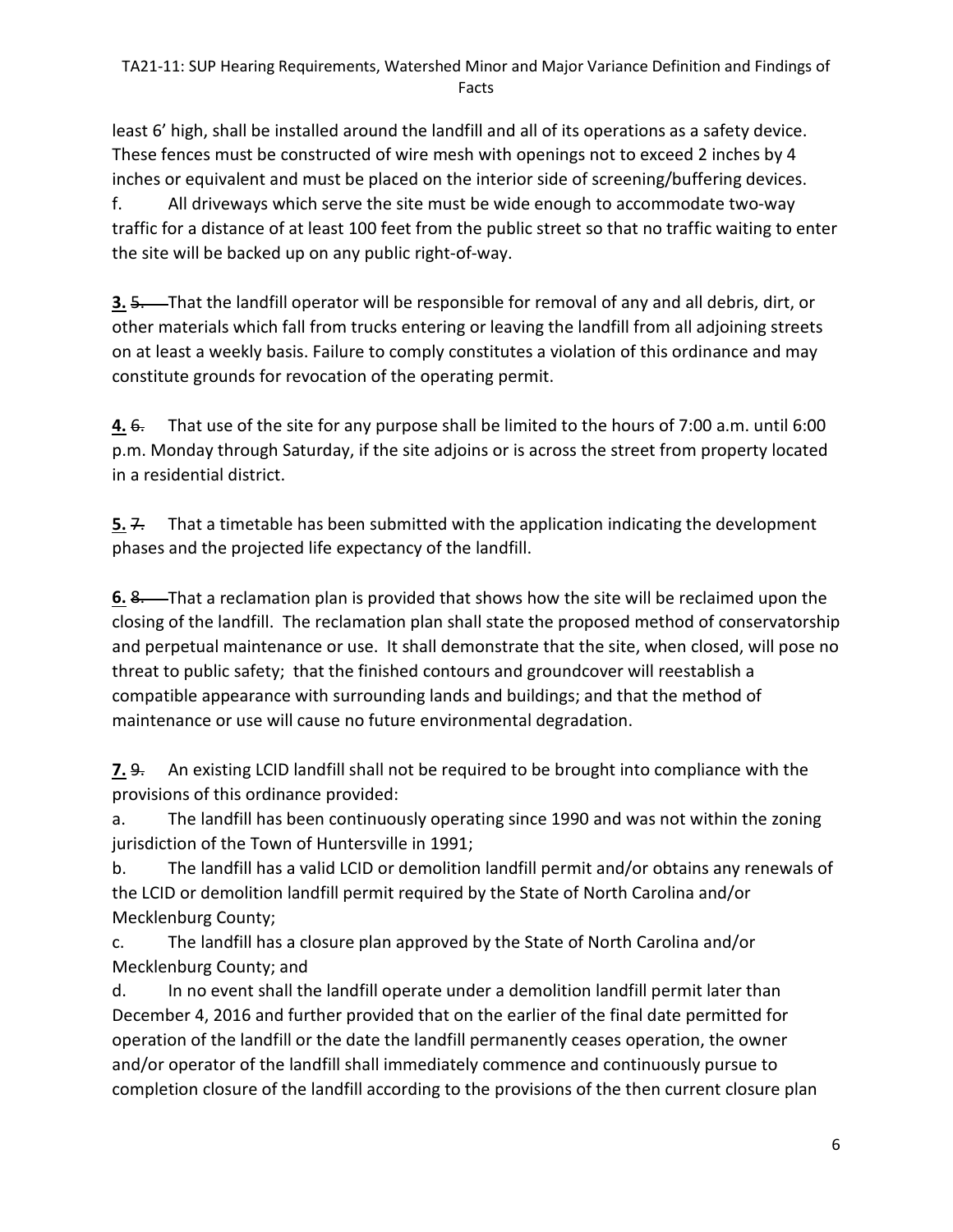approved by the State of North Carolina and/or Mecklenburg County. Failure to complete closure according to such approved plan shall be a violation of this ordinance enforceable by all remedies and penalties available to the Town.

e. In no event shall a landfill operate under an LCID landfill permit later than March 3, 2028 and further provided that on the earlier of the final date permitted for operation of the landfill or the date the landfill permanently ceases operation, the owner and/or operator of the landfill shall immediately commence and continuously pursue to completion closure of the landfill according to the provisions of the then current closure plan approved by the State of North Carolina and/or Mecklenburg County. Failure to complete closure according to such approved plan shall be a violation of this ordinance enforceable by all remedies and penalties available to the Town. Recycling from an LCID landfill shall be considered an LCID activity and shall not be considered an expansion for purposes of determining nonconformance.

f. A landfill operating under an LCID landfill permit as described in e) shall meet the following requirements to the extent reasonably practicable without violating County, State, or Federal regulations:

(1) In the event that, after September 5, 2017, a driveway is permitted to replace an existing permitted driveway for the facility, the new driveway shall be paved for a distance of 100 feet from the public right of way, or, if the Planning Director determines that 100 feet of pavement is not reasonable due to topographic conditions, for such lesser distance as is determined by the Planning Director;

(2) Landscaping along street frontages to the extent commercially reasonable; and

(3) The landfill operator will be responsible for removal of any and all debris, dirt, or other materials which fall from trucks entering or leaving the landfill from all adjoining streets on at least a weekly basis, or more as needed.

**8.** 10. Any existing C&D landfill shall be permitted to continue operation in the zone in which it is located provided the landfill has an unexpired special use permit. Any expansion beyond the property boundary of an existing C&D landfill as approved on November 11, 2005 must be located in the SP district with a special use permit in accordance with the provisions of this Section.

**Section 7.** Be it ordained by the Board of Commissioners of the Town of Huntersville that ARTICLE 9.24: Conditions for Certain Uses, Environmentally Sensitive Uses not Expressly Permitted of the **Zoning Ordinance** is hereby amended as follows:

Uses not expressly named in this ordinance, but which may constitute a greater than average impact on the environment or diminish the use and enjoyment of nearby property by generation of noise, smoke, fumes, odors, glare, commercial vehicle traffic, or similar nuisances, are permitted in the SP District subject to a Special Use Permit, according to the procedures of Section 11.4.10.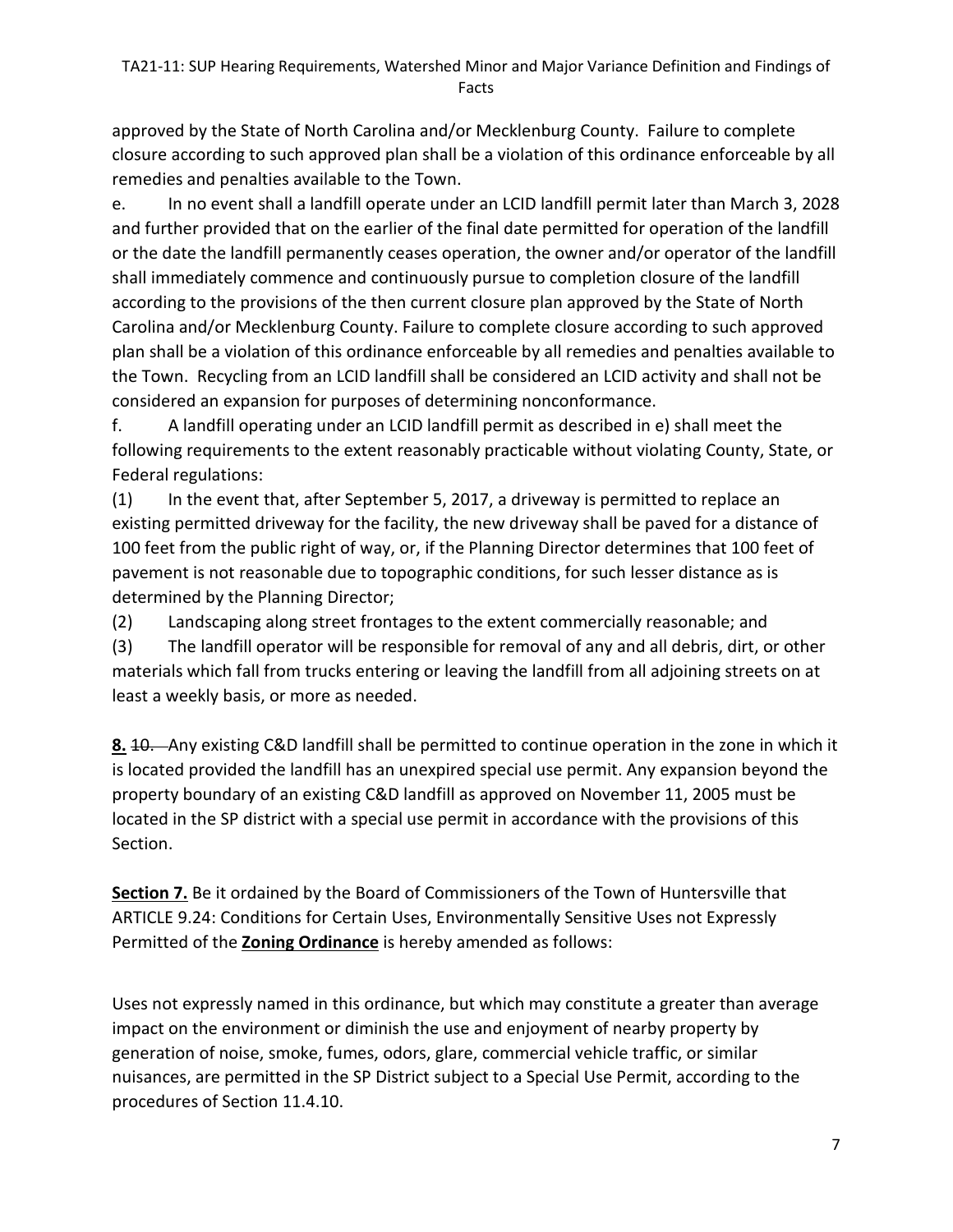The Town Board shall issue a Special Use Permit for the subject facility in the SP District if, but not unless, the evidence presented at the Special Use Permit hearing establishes: 1. That the proposed use will not endanger the public health and safety, nor substantially reduce the value of nearby property; and

2. That the proposed use will not be in conflict with the objectives of the most detailed plan adopted for the area; and

**1.-3.** That a comprehensive site plan addresses the development standards below:

a. Adjoining properties and streets are protected from adverse impacts of the use and buildings on the proposed site by the locations of buffers and/or screens;

b. Any areas of the site which may present a danger to residents, their children, pets, or livestock shall be fenced with non-climbable fencing material to a height sufficient to avert said danger; fencing shall be installed on the interior of any buffering or screening;

c. Vehicular access to the proposed use will be provided by way of a road sufficiently sized to accommodate the generated trips and the vehicles typically associated with the use; a use considered under the standards of this special use permit process shall not be accessed through a residential neighborhood nor from a Residential Local street.

**Section 8.** Be it ordained by the Board of Commissioners of the Town of Huntersville that ARTICLE 9.31: Conditions for Certain Uses, Quarries of the **Zoning Ordinance** is hereby amended as follows:

Quarries are permitted in the SP District subject to a Special Use Permit, according to the procedures of Section 11.4.10.

The Town board shall issue a Special Use Permit for the subject facility in the SP District if, but not unless, the evidence presented at the Special Use Permit hearing establishes:

1. That the proposed use will not endanger the public health and safety, nor substantially reduce the value of nearby property; and

2. That the proposed use will not be in conflict with the objectives of the most detailed plan adopted for the area; and

**1.** 3. That the quarry and all its buildings, pits, and processing equipment will be separated by a 100-foot buffer from the street and from any adjacent property that is located in a residential district or developed for residential or institutional use; and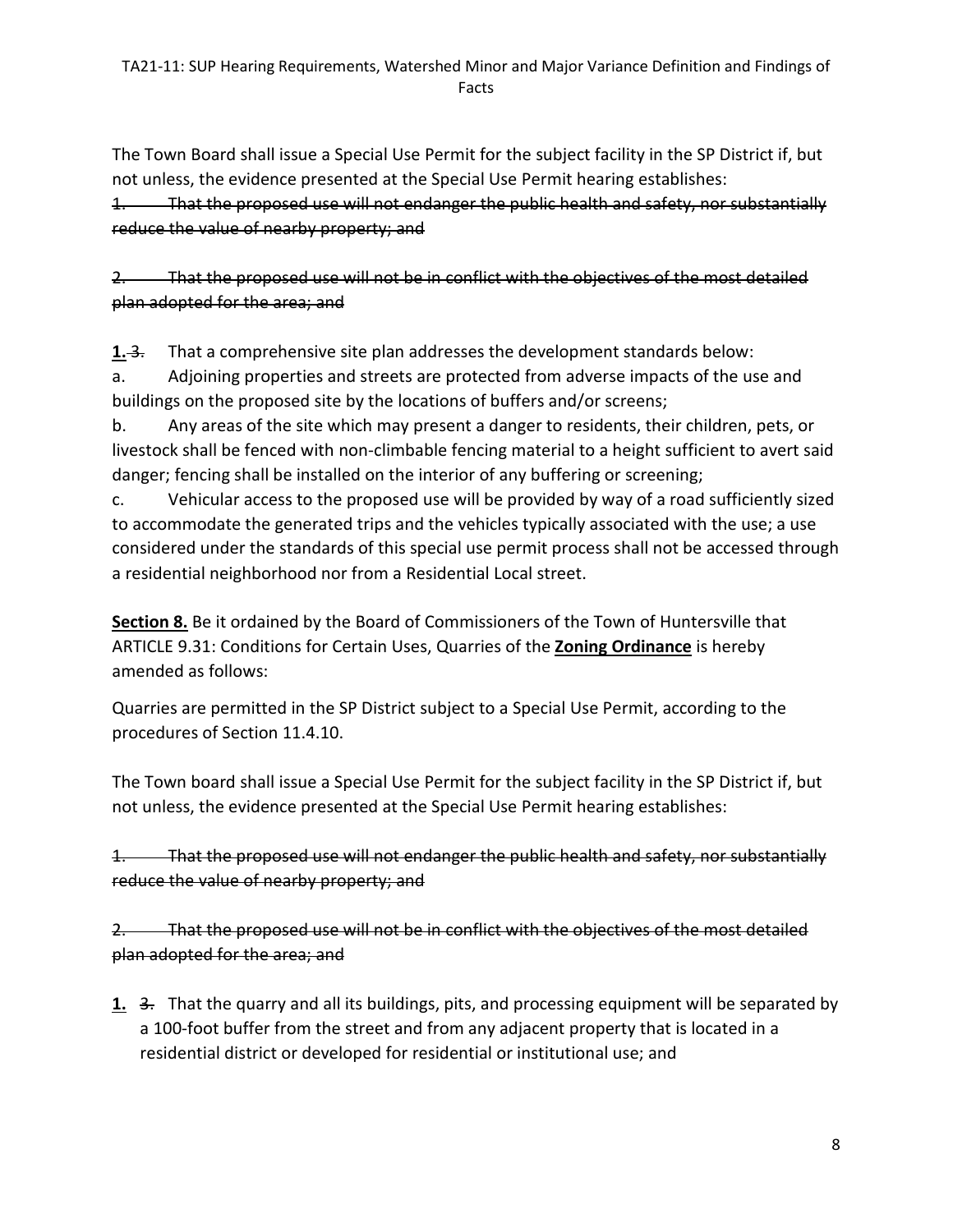**2.** 4. That the quarry and all its buildings, pits, and processing equipment will be provided with an opaque screen to shield the view from the public street and from all abutting properties, regardless of use; and

**3.** 5. That a non-climbable fence, at least 6 feet high, will be installed around the quarry and all of its operations as a safety device. These fences must be constructed of wire mesh with openings not to exceed 2 inches by 4 inches or equivalent and must be placed on the interior side of screening and/or buffering devices; and

- **4.** 6. Vehicle access to the quarry shall be provided by way of a major or minor thoroughfare, or an Industrial Street directly connecting to a thoroughfare; and
- **5.** 7. That any crushing of rock or processing of material must be done in such a way as to minimize the amount of air-borne dust created; and
- **6.** 8. That the minimum distances of quarry operations from adjacent properties shall be:
- a. for any quarry building the 100 feet
- b. for any crushing of rock, processing of stone, gravel or other material 300 feet
- c. for any blasting the state of the state of the state of the state of the state of the state of the state of the state of the state of the state of the state of the state of the state of the state of the state of the sta

**7.** 9. And that upon termination of quarrying operation, the site must be reclaimed in accordance with NC General Statutes.

**Section 9.** Be it ordained by the Board of Commissioners of the Town of Huntersville that ARTICLE 9.32: Conditions for Certain Uses, Raceways and Drag Strips of the **Zoning Ordinance** is hereby amended as follows:

Raceways and Drag strips are permitted in the SP District subject to a Special Use Permit, according to the procedures of Section 11.4.10.

The Town board shall issue a Special Use Permit for the subject facility in the SP District if, but not unless, the evidence presented at the Special Use Permit hearing establishes:

.1 That the proposed use will not endanger the public health and safety, nor substantially reduce the value of nearby property; and

.2 That the proposed use will not be in conflict with the objectives of the most detailed plan adopted for the area; and

**1** .3 That the use will be located on a lot of at least 50 acres; and

**.2** .4 That vehicular access to the use will be provided only by way of a major or minor thoroughfare; and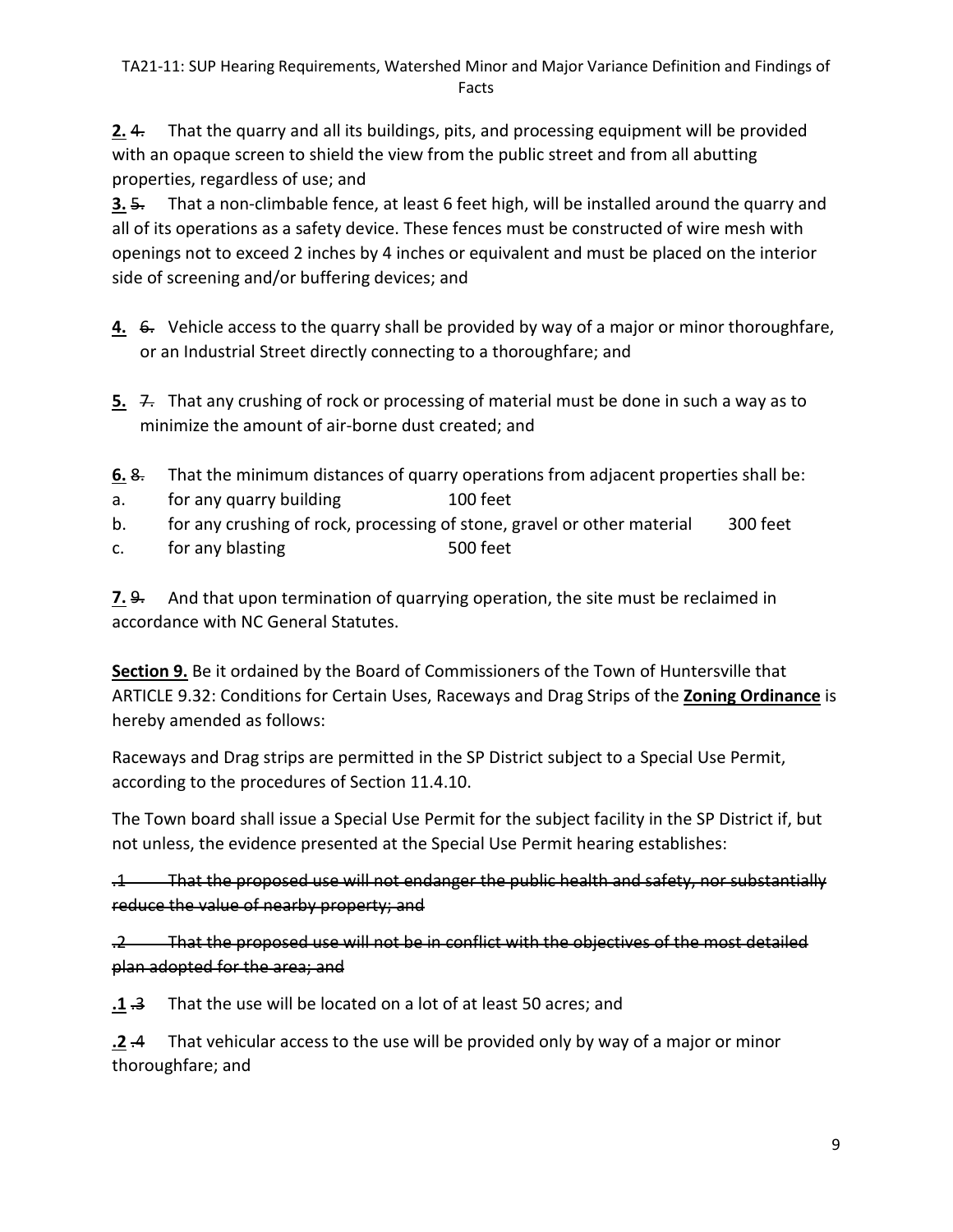**.3** .5 That no direct beams of light from outdoor lighting fixtures, signs, or vehicles maneuvering on the site will shine into any abutting property located in a residential district; and

**.4** .6 That a minimum separation of 100 feet, fully vegetated, shall be provided between the fenced use area and any abutting property line; existing vegetation shall be preserved to the extent practicable and supplemented with new plantings as may be required to provide a yearround opaque buffer from abutting properties; and

**.5**  $\neq$  That the site shall be screened from the street(s) by a masonry wall or a solid wood fence, planted on the exterior side with a semi-opaque vegetative screen with expected height of at least 8 feet at maturity; if security fencing of chain link or similar material is provided, it shall be placed on the interior side of the vegetation and wall or fence; and

**.6** .8 That hours of operation will be no earlier than 8:00 a.m. and no later than 11:00 p.m.

**Section 10.** Be it ordained by the Board of Commissioners of the Town of Huntersville that ARTICLE 9.34: Conditions for Certain Uses, Sanitary Landfill of the **Zoning Ordinance** is hereby amended as follows:

Sanitary Landfills are permitted in the SP District subject to a Special Use Permit, according to the procedures of Section 11.4.10.

The Town board shall issue a Special Use Permit for the subject facility in the SP District if, but not unless, the evidence presented at the Special Use Permit hearing establishes:

.1 That the proposed use will not endanger the public health and safety, nor substantially reduce the value of nearby property; and

.2 That the proposed use will not be in conflict with the objectives of the most detailed plan adopted for the area; and

**.1** .3 That the comprehensive site plan addresses each of the development standards below:

(a) The use shall be located on a lot of at least 50 acres;

(b) All land filling operations and off-street parking and service areas will be separated by a 100-foot buffer from all adjacent properties and shielded by an opaque screen from the view from a public street;

(c) No structure or land filling operation will be located within 100 feet of any property line nor within 200 feet of abutting property located in a residential district or developed for residential or mixed use;

(d) Vehicle access to the proposed use shall be provided by way of a major or minor thoroughfare, or an Industrial Street directly connecting to a thoroughfare; and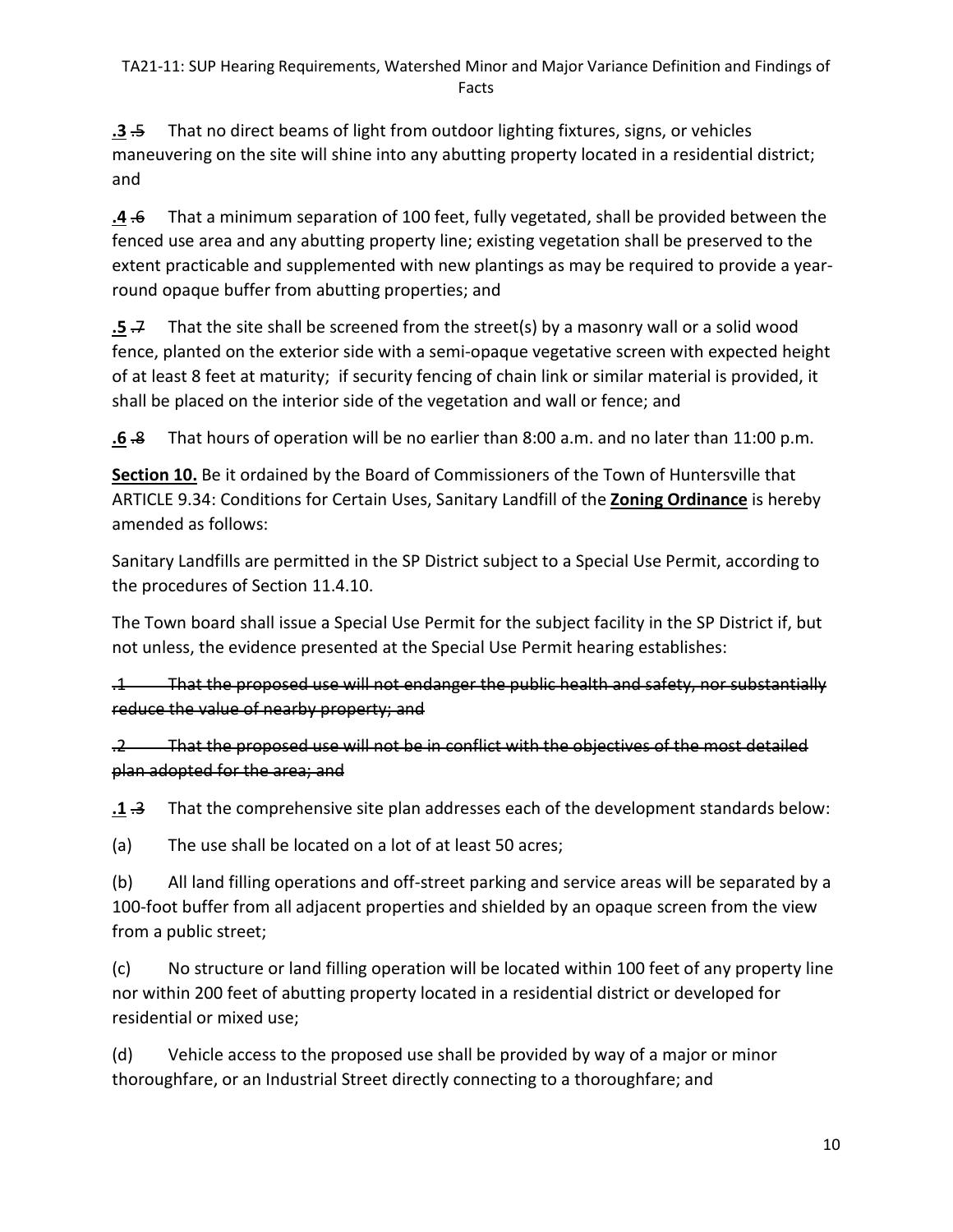#### TA21-11: SUP Hearing Requirements, Watershed Minor and Major Variance Definition and Findings of Facts

**.2** .4 That the plan for development and operation of the site addresses the environmental standards below:

(a) The siting and design of the facility will comply with the "Siting and Design Requirements for Disposal Sites" of the North Carolina Solid Waste Management Rules (Title 15A NCAC Chapter 13B) in effect at the time of review of the application;

(b) Monitoring of surface water and groundwater will be conducted in accordance with the State of North Carolina permit and monitoring documents developed pursuant to the State of North Carolina Solid Waste Management Rules;

(c) The facility complies with the Mecklenburg County Department of Environmental Protection's policy concerning Actual and Suspected Contaminants of Mecklenburg County Surface and Groundwater; and

**.3** .5 That there is a general timetable indicating the development phases and projected life expectancy of the landfill; and

**.4** .6 That there is a detailed plan for the re-use of the property, after landfill operations cease, that is not in conflict with the objectives of the most detailed plan approved for the area; and

**.5** .7 That the plan for close-out of the landfill includes the creation of an escrowed fund to finance close-out, with contributions to the fund escrowed annually, beginning at the time facility development begins.

**Section 11.** Be it ordained by the Board of Commissioners of the Town of Huntersville that ARTICLE 9.36: Conditions for Certain Uses, Solid Waste Incineration of the **Zoning Ordinance** is hereby amended as follows:

Solid Waste Incineration, materials that are neither hazardous not infectious, is permitted in the SP District subject to a Special Use Permit, according to the procedures of Section 11.4.10.

The Town Board shall issue a Special Use Permit for the subject facility in the SP District if, but not unless, the evidence presented at the Special Use Permit hearing establishes:

.1 That the proposed use will not endanger the public health and safety, nor substantially reduce the value of nearby property; and

.2 That the proposed use will not be in conflict with the objectives of the most detailed plan adopted for the area; and

**.1** .3 That the incineration units(s) will be constructed and operated in compliance with environmental regulations, both current and future, as annotated in the United States Code of Federal Regulations, particularly 40 CFR § 63.988, which deals with environmental regulations,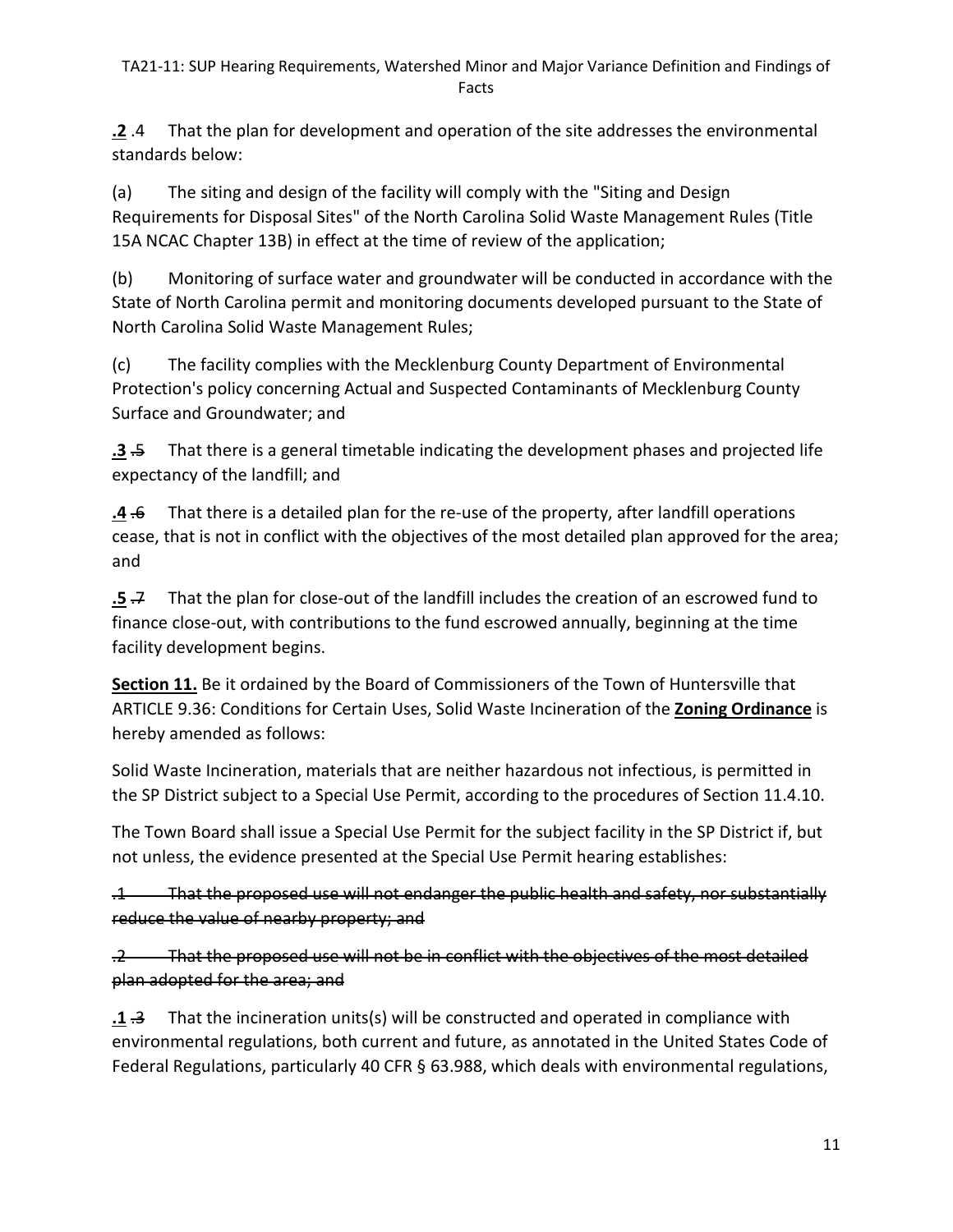as amended by the State of North Carolina and Mecklenburg County Department of Environmental Protection; and

**.2** .4 That all storage, handling, incineration, and loading facilities will be located at least 200 feet from any exterior property line and at least 1,250 feet from any lot located in a residential or mixed use district or developed for residential, institutional, or mixed use; and

**.3** .5 That structures, off-street parking and service areas will be separated by a 100-foot buffer from all adjacent properties and shielded by an opaque screen from the view from all public streets; and

**.4** .6 That active use portions of the site will be entirely fenced with non-climbable fencing material to a height of at least six feet, which shall be installed on the interior of the buffer; and

**.5** .7 That vehicular access to the operation will be provided only by way of a designated thoroughfare; and

**.6** .8 That all surface water and groundwater on the property shall be protected so as to minimize to the greatest extent possible the potential for contamination; and

**.7** .9 That the site will be served by a publicly operated sewage disposal system and all sanitary sewer and storm water management systems on the property will be protected so as to minimize to the greatest extent possible the potential for contamination.

**Section 12.** Be it ordained by the Board of Commissioners of the Town of Huntersville that ARTICLE 9.38: Conditions for Certain Uses, Transfer Station for Organic and Inorganic Waste Products of the **Zoning Ordinance** is hereby amended as follows:

Transfer Stations are permitted in the SP District subject to a Special Use Permit, according to the procedures of Section 11.4.10.

The Town board shall issue a Special Use Permit for the subject facility in the SP District if, but not unless, the evidence presented at the Special Use Permit hearing establishes:

.1 That the proposed use will not endanger the public health and safety, nor substantially reduce the value of nearby the property; and

.2 That the proposed use will not be in conflict with the objectives of the most detailed plan adopted for the area; and

**.1** .3 That the comprehensive site plan addresses the development standards below:

(a) The active use areas of the site shall be separated by a 100-foot buffer from all adjacent properties and shielded by an opaque screen from all public streets; and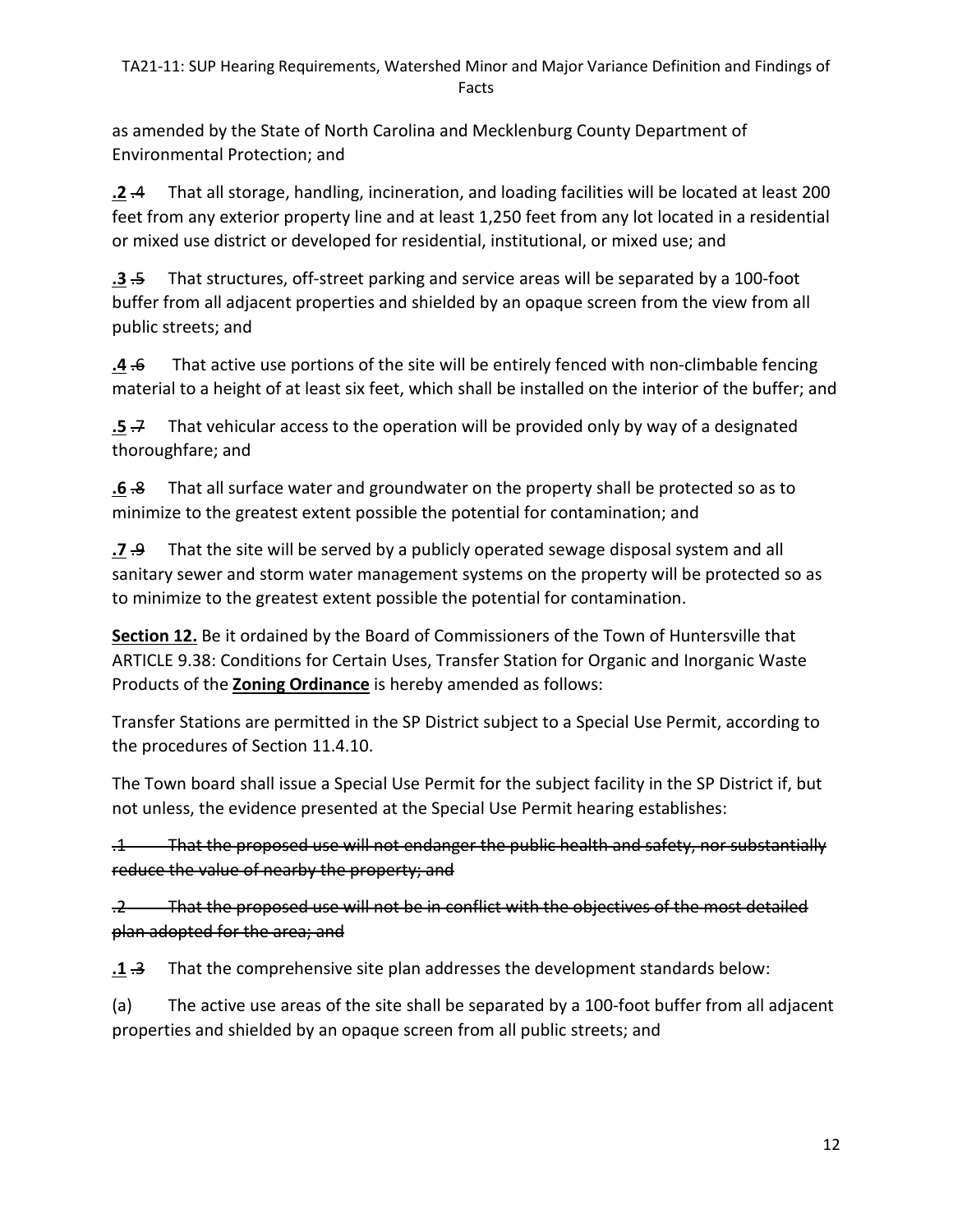(b) That active use portions of the site will be entirely fenced with non-climbable fencing material to a height of at least six feet, which shall be installed on the interior of the buffer and screen; and

(c) No active area will be located within 100 feet of any property line nor within 200 feet of abutting property located in a residential district or developed for residential, institutional, or mixed use; and

(d) Vehicular access to the proposed use shall be provided by way of a major or minor thoroughfare, or an Industrial Street directly connecting to a thoroughfare.

**Section 13.** Be it ordained by the Board of Commissioners of the Town of Huntersville that ARTICLE 9.41: Conditions for Certain Uses, Correctional Facilities of the **Zoning Ordinance** is hereby amended as follows:

Correctional Facilities are permitted in the SP District subject to a Special Use Permit, according to the procedures of Section 11.4.10.

The Town Board shall issue a Special Use Permit for a correctional institution in the SP District if, but not unless, the evidence presented at the Special Use Permit hearing establishes:

**.1** That the proposed use will comply with all standards which this ordinance applies to uses in the SP Districts; and

.2 That the proposed use will not be in conflict with the objectives of the most detailed plan adopted for the area; and

.3 That the proposed use will not endanger the public health and safety, nor substantially reduce the value of nearby property; and

**.2** .4 That the principal structure and any accessory use or structure (excluding property boundary fencing) will be located at least 500 feet from any property located in a residential district or mixed-use district; and

**.3** .5 That property boundary fencing shall not employ barbed wire, razor wire, electrical fencing, or similar materials where abutting property located in a residential district or mixeduse district; and

**.4** .6 That security fencing will be provided an opaque screen on the exterior of fencing wherever it is adjacent to a street or property in a residential or mixed-use district; and

**.5** .7 That all lighting for the facility will be oriented so that direct beams of light shine away from all abutting properties and into the correctional facility property; and

**.6** .8 That the use will be located on a lot of at least 10 acres if the facility has beds for more than 100 inmates; and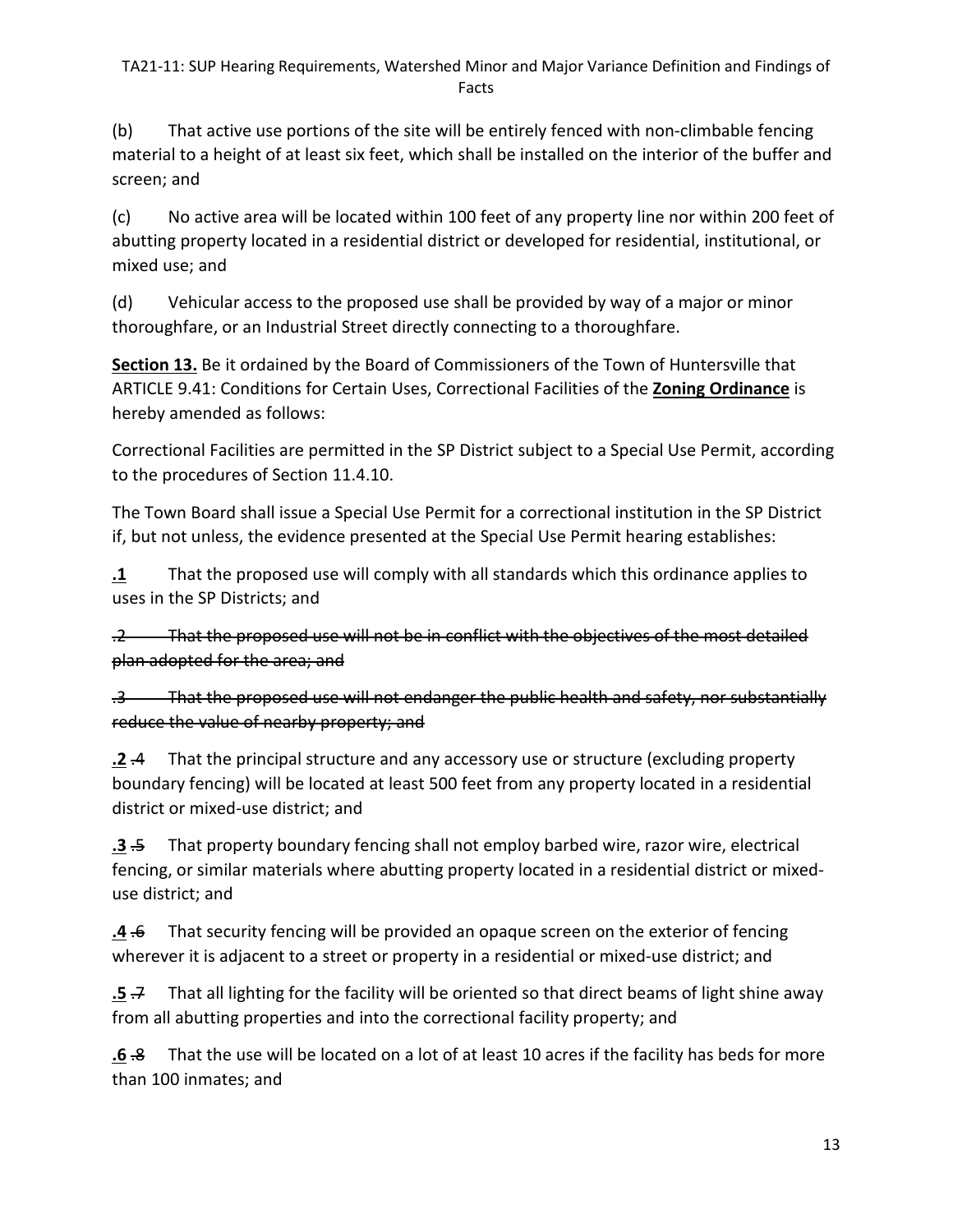**.7** .9 That the use will be located on a lot of at least five acres if the facility has beds for 100 or fewer inmates.

**Section 14.** Be it ordained by the Board of Commissioners of the Town of Huntersville that ARTICLE 9.45: Conditions for Certain Uses, Hotels and Motels of the **Zoning Ordinance** is hereby amended as follows:

Hotels are permitted in the Highway Commercial and Corporate Business Districts subject to the requirements below; Motels are permitted in the Corporate Business District only, subject to the requirements below:

**.1** Any structure in which a hotel or motel is the principal or accessory use shall be separated by a distance of at least 250 feet from any residential or mixed-use zoning district, measured from the closest point of the lot occupied by the hotel or motel to the closest point of lots in residential and mixed-use zoning districts.

**.2** Any structure in which a hotel or motel is the principal or accessory use is spaced less than established in 1 above shall require a special use permit subject to the following standards as well as all other standards applicable for special use permits:

a. Any structure in which a hotel or motel is the principle or accessory use shall be separated by a distance no less than three (3) times the height of the proposed structure closest to the common lot line of the adjoining residential and mixed-use zone, but in no case less than 100 feet.

b. That all other site design requirements stated in this code are met.

c. That the proposed use will not endanger the public health and safety, not substantially reduce the value of nearby property.

d. That the proposed use will not be in conflict with the objectives of the most detailed plan adopted for the area.

c.  $e$ . That vehicular access to the use will be provided only by way of a major or minor thoroughfare, or a Retail/Mixed-Use Local or Collector Street within a commercial or mixed-use project.

**.3** Any structure in which a hotel or motel is the principal or accessory use may exceed the permitted

building height of the zoning district, not to exceed six (6) stories, subject to a Special Use Permit, and the requirements of Article 9.45.2

**Section 15.** Be it ordained by the Board of Commissioners of the Town of Huntersville that ARTICLE 9.56: Conditions for Certain Uses, Crematoriums, accessory of the **Zoning Ordinance** is hereby amended as follows: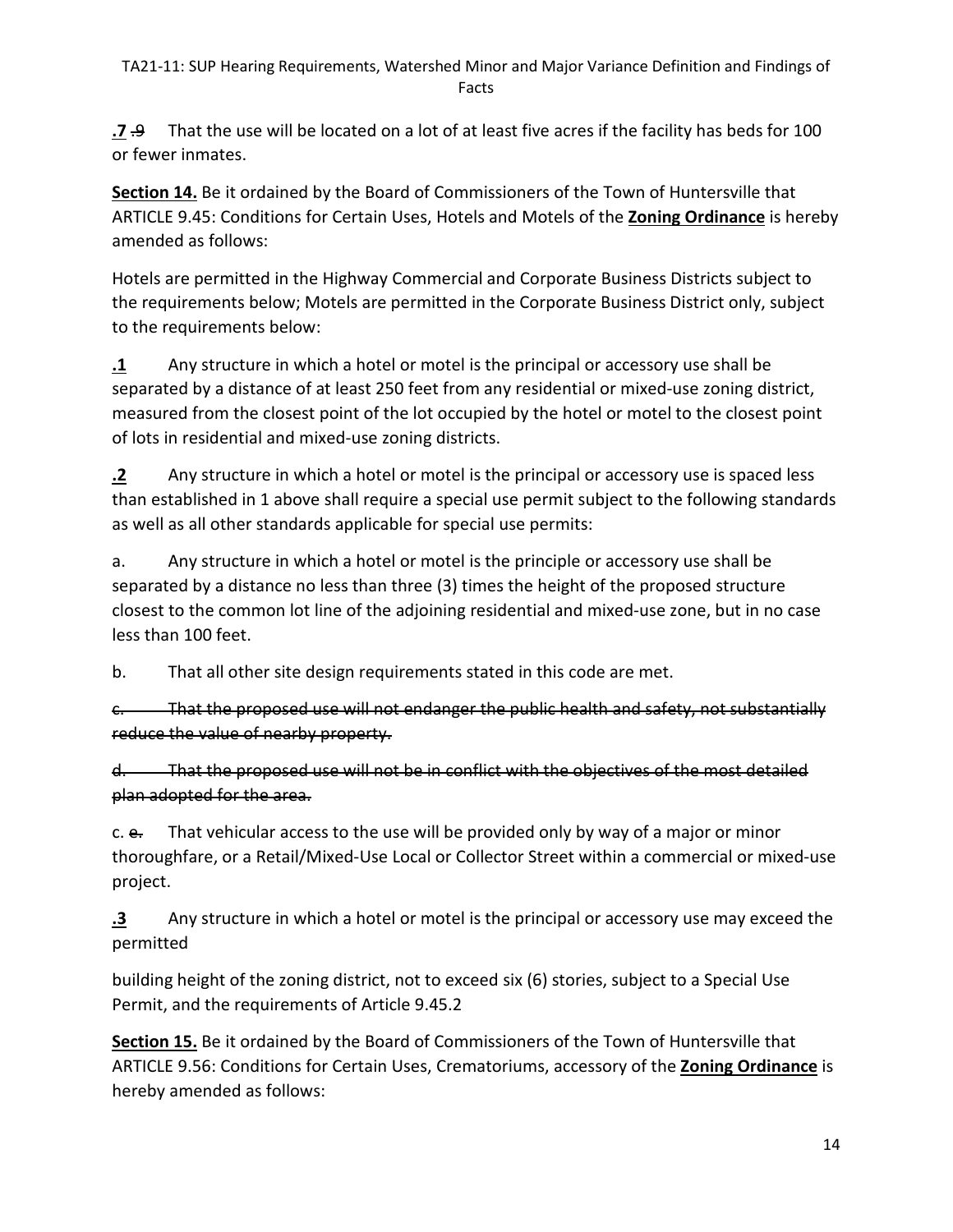#### TA21-11: SUP Hearing Requirements, Watershed Minor and Major Variance Definition and Findings of Facts

Crematoriums are permitted in the HC district subject to a Special Use Permit, according to the procedures of Section 11.4.10.

The Town Board shall issue a Special Use Permit for the use in the HC District if, but not unless the evidence presented at the Special use Permit hearing establishes:

**1.** Are accessory to an established Funeral Home.

**2.** That the proposed use will not endanger the public health and safety, substantially reduce the value of nearby property, nor emit noticeable odors; and

3. That the proposed use will not be in conflict with the objectives of the most detailed plan adopted for the area; and

**3.** 4. That the proposed use will be constructed and operated in compliance with all applicable environmental regulations; and

**4.** 5. That all storage, handling, incineration, and loading facilities will be located at least 50 feet from any exterior property line; and

**5.** 6. The number of cremations shall be below that requiring an air quality permit by Mecklenburg County per current calendar year.

**6.** <del>7.</del> That active use portions of the site will be entirely enclosed in the principal structure.

**Section 16.** Be it ordained by the Board of Commissioners of the Town of Huntersville that ARTICLE 9.61: Conditions for Certain Uses, Par 3 and/or Golf Driving Range of the **Zoning Ordinance** is hereby amended as follows:

Par 3 and golf driving ranges are permitted in the Rural Zoning District subject to a Special Use Permit according to the procedures of Article 11.4.10.

The Town Board shall issue a Special Use Permit for the use in the Rural District if, but not unless the evidence presented at the Special Use Permit hearing establishes:

That the proposed use will not endanger the public health and safety, substantially reduce the value of nearby property; and

**1.** 2. Par 3 courses shall not be lit. Outdoor lighting associated with driving ranges in the Rural district shall be designed as follows:

a. Facility lighting may include floodlights but must be shielded and shall be oriented and directed in such a way as to not produce glare at any off-site location.

- b. Maximum light fixture height shall be 40 feet.
- c. Maximum lighting level is 15 foot-candles measured at grade.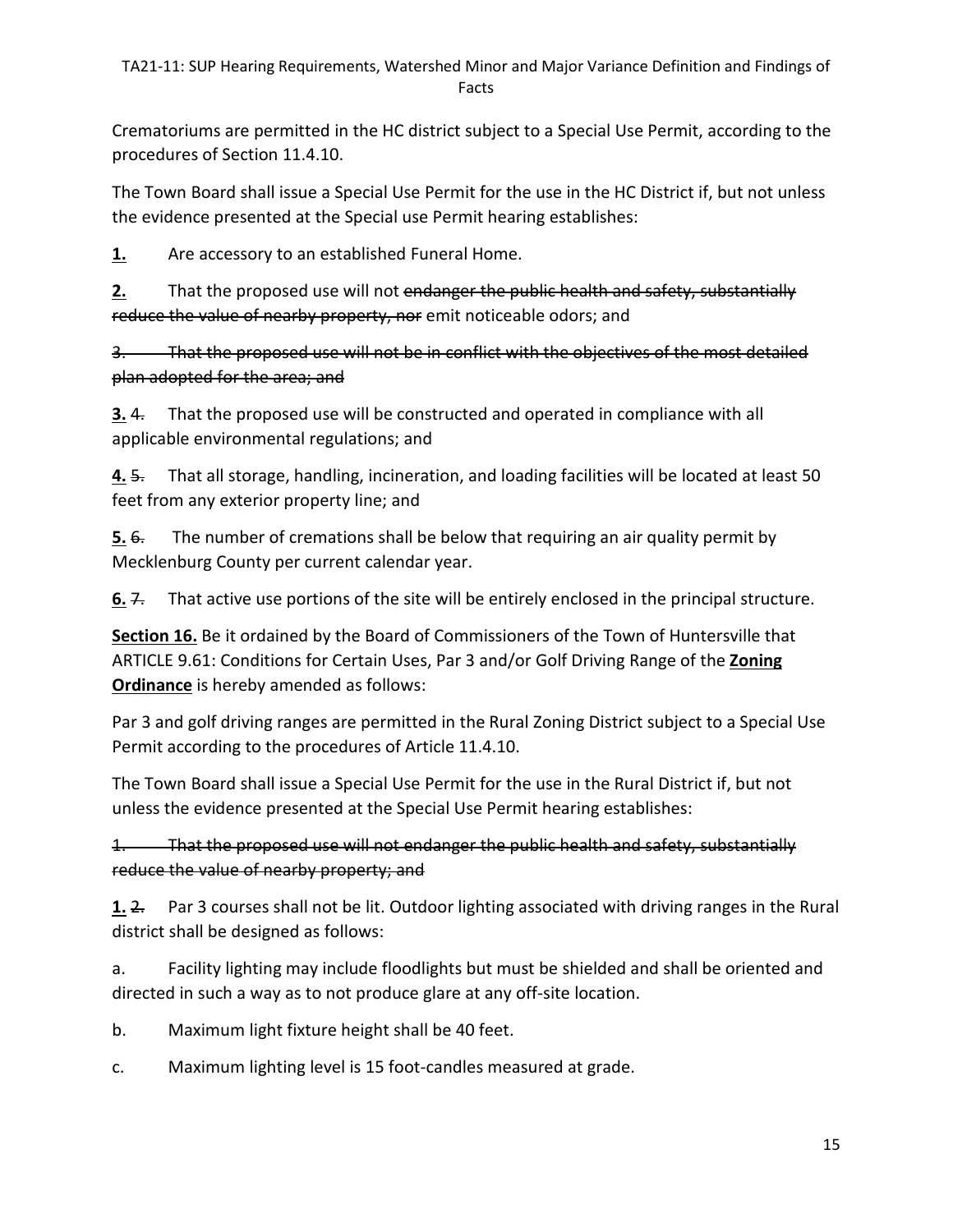d. If free standing lighting is proposed, photometric lighting plans shall be submitted at special use permit application. A maximum of .5 foot-candles at any location on any nonresidential property and .1 foot-candles at any location on any residential property, as measurable from any orientation of the measuring device shall be met.

e. Lighting shall be extinguished at 11 pm.

f. Upon review of the photometric plan, the Town Board may modify the above lighting standards provided the spirit of the ordinance, reducing glare and off-site light trespass is maintained.

**2.** 3. Vehicular access to the use will be provided only by way of a Boulevard or Major Thoroughfare.

**3.** 4. A par 3 golf course or driving range must be located on a property at least 20 acres in size.

**4.** 5. No multi-level buildings or tee boxes are permitted.

**5.** 6. Hours of operation shall be no earlier than 6 am and no later than 11 pm.

**6.** 7. Existing vegetation within 50 feet of the fronting thoroughfare and residential property lines shall remain undisturbed. If no vegetation exists along the property line, an opaque buffer shall be planted per Article 7.6 If there is no existing vegetation along the street, the required second row of street trees will be planted using large maturing evergreen trees to maintain an intermittent screen.

a. As each property is unique, the Town Board may modify the buffers for a golf facility based on particular topographical issues and uses of the property. For instance, additional buffer requirements may be appropriate for active commercial areas, while a reduction in buffer area may be appropriate for open natural areas.

**7.** 8. At no time shall golf balls be permitted to cross on to adjacent property or onto the public street. If course or tee orientation makes it possible for balls to leave the site through standard operating use, netting, buffers, screening or other barrier shall be installed to prohibit off site encroachment. If netting is required, it shall be located behind a vegetative buffer, screening if from any property line.

**8.** 9. Only accessory retail and commercial uses meant to serve patrons of the golf facility are permitted, such as snack shops and pro shops. No principle use restaurants or retail establishments meant to serve the general public are permitted.

**Section 17.** Be it ordained by the Board of Commissioners of the Town of Huntersville that ARTICLE 3.3.2-C: Appeals and Variances in MIL-O District of the **Zoning Ordinance** is hereby amended as follows: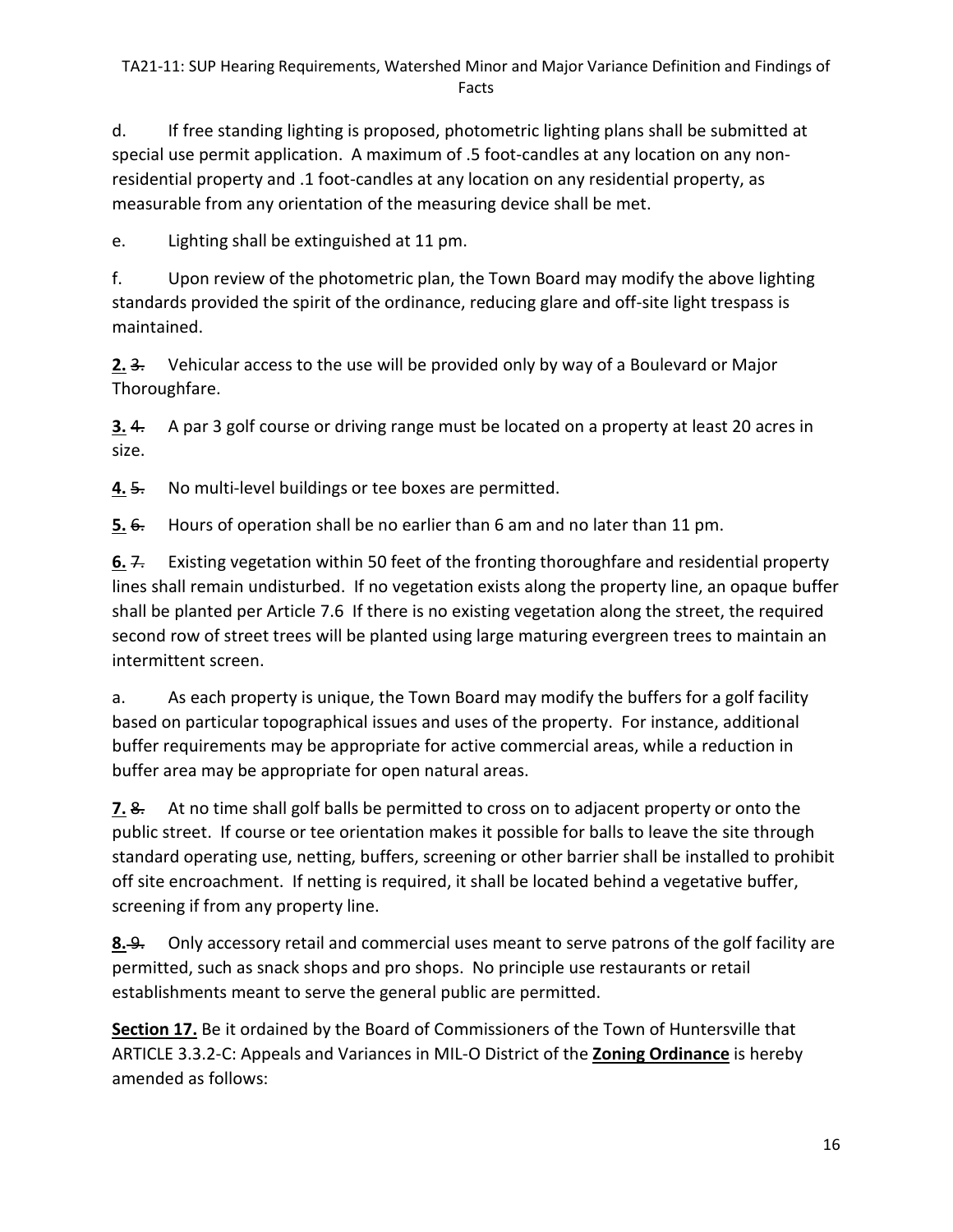.3 A petition for variance to the standards of the Mountain Island Lake Watershed Overlay District shall comply with the procedures and standards of Section 11.3 of these regulations, with the following exceptions.

a) In addition to the notification requirements of Section 11.3, the Watershed Administrator shall also notify in writing each local government having jurisdiction in the watershed and the entity using the water supply for consumption. Such notice shall include a description of the variance being requested. Local governments receiving notice of the variance request may submit comments to the Watershed Administrator prior to a decision by the Watershed Review Board. Such comments shall become a part of the record of proceedings of the Watershed Review Board.

b) Major and Minor Variances are differentiated by definition.

Minor variances shall include petitions for the reduction of any numerical standard of the low-density option in the overlay district by a factor of 10% or less. **a variance from the minimum statewide watershed protection rules that results in the relaxation of up to 10 percent of any vegetated setback, density, or minimum lot size requirement applicable to low density development, or the relaxation of up to five percent of any vegetated setback, density, or minimum lot size requirement applicable to high density development. For variances to a vegetated setback requirement, the percent variation shall be calculated using the foot print of built-upon area proposed to encroach within the vegetated setback divided by the total area of vegetated setback within the project.**

Major variances mean**s a** variance that is not a "minor variance" as that term is defined in 15A NCAC 02B .0621 of the North Carolina Administrative Code. from the minimum statewide water supply watershed protection criteria that result in any one or more of the following:

Petitions for the reduction of any numerical standard of the low-density option in the overlay district by a factor of more than 10%; and

Petitions for variation in the design, maintenance, or operation requirements of a wet detention pond or other approved storm water system; and

Petitions for the reduction of any management requirement that applies to a development proposal intended to qualify under the high-density option.

c) Major and Minor Variances are differentiated as to procedures and standards.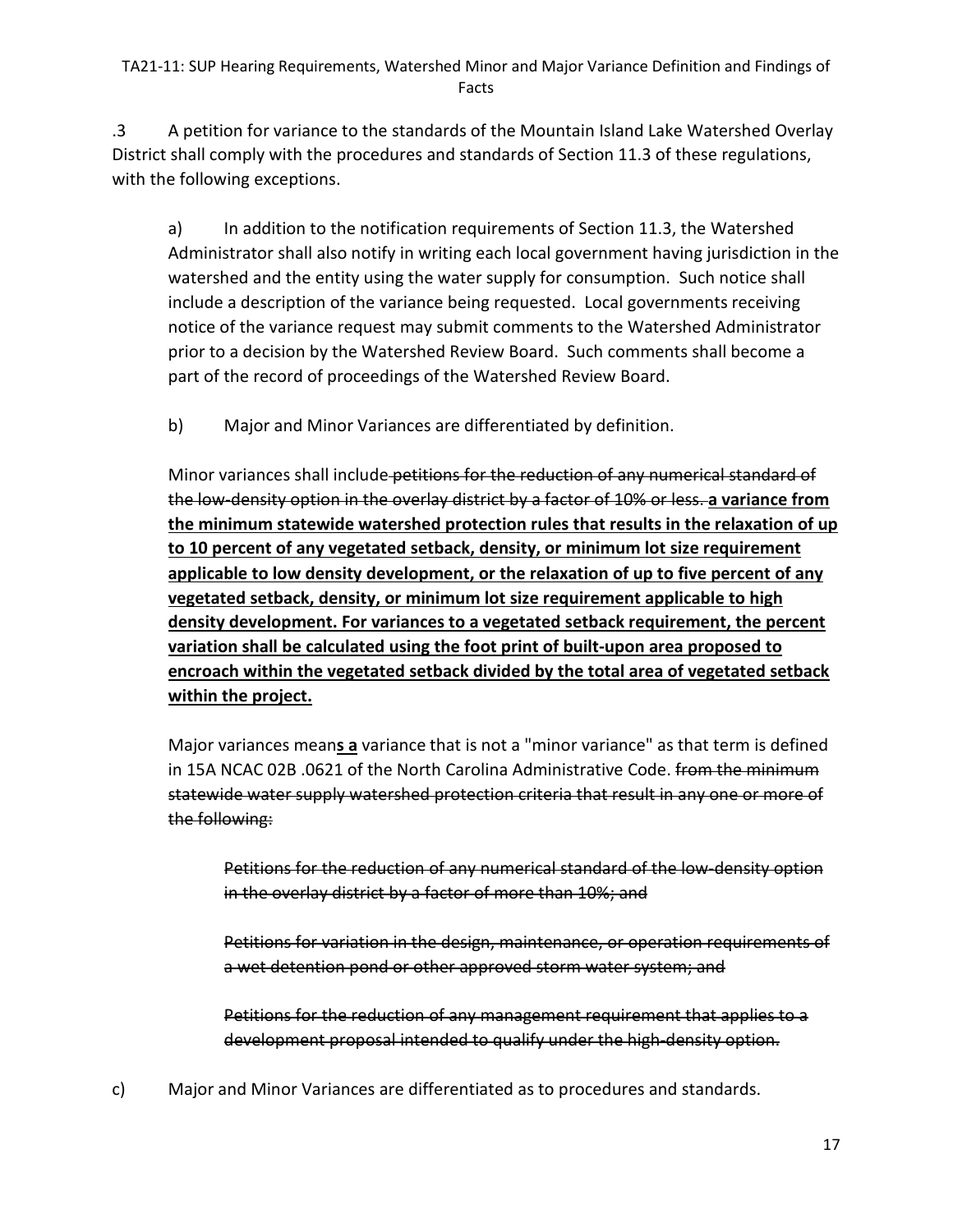**Per 15A NCAC 02B.0623(5**) **of the North Carolina Administrative Code the Watershed Review Board shall make the below findings of fact for granting minor and major variance petitions:**

**a) there are difficulties or hardships that prevent compliance with the ordinance;** 

**(b) the variance is in accordance with the general purpose and intent of the local watershed protection ordinance; and** 

**(c) granting the variance, the project will ensure equal or better protection of waters of the State than the requirements of Rules .0621-.0624 of 15A NCAC 02B.0623(5) of the North Carolina Administrative Code and that the stormwater controls will function in perpetuity.**

Minor variances shall comply with the procedures and standards of Section 11.3 of these regulations. An annual report of minor variances granted shall be submitted by the Watershed Administrator for each calendar year to the Division of Water Quality on or before January 1st of the following year and provide a description of each project receiving a variance and the reasons for granting the variance.

Major variances shall comply with the procedures and standards of Section 11.3 except that:

A decision by the Watershed Review Board to deny a major variance shall be final. Appeal shall be to a court of competent jurisdiction as provided in Section 11.3.

A decision by the Watershed Review Board to approve a major variance shall be advisory only. The Watershed Administrator shall within 30 days forward a record of the Board of Adjustment hearing, findings, and conclusions to the North Carolina Environmental Management Commission for final decision.

**Section 18.** Be it ordained by the Board of Commissioners of the Town of Huntersville that ARTICLE 3.3.3-B: Appeals and Variances in LN-O District and ARTICLE 3. of the **Zoning Ordinance** is hereby amended as follows:

.3 A petition for variance to the standards of the Lake Norman Watershed Overlay District shall comply with the procedures and standards of Section 11.3 of these regulations, with the following exceptions.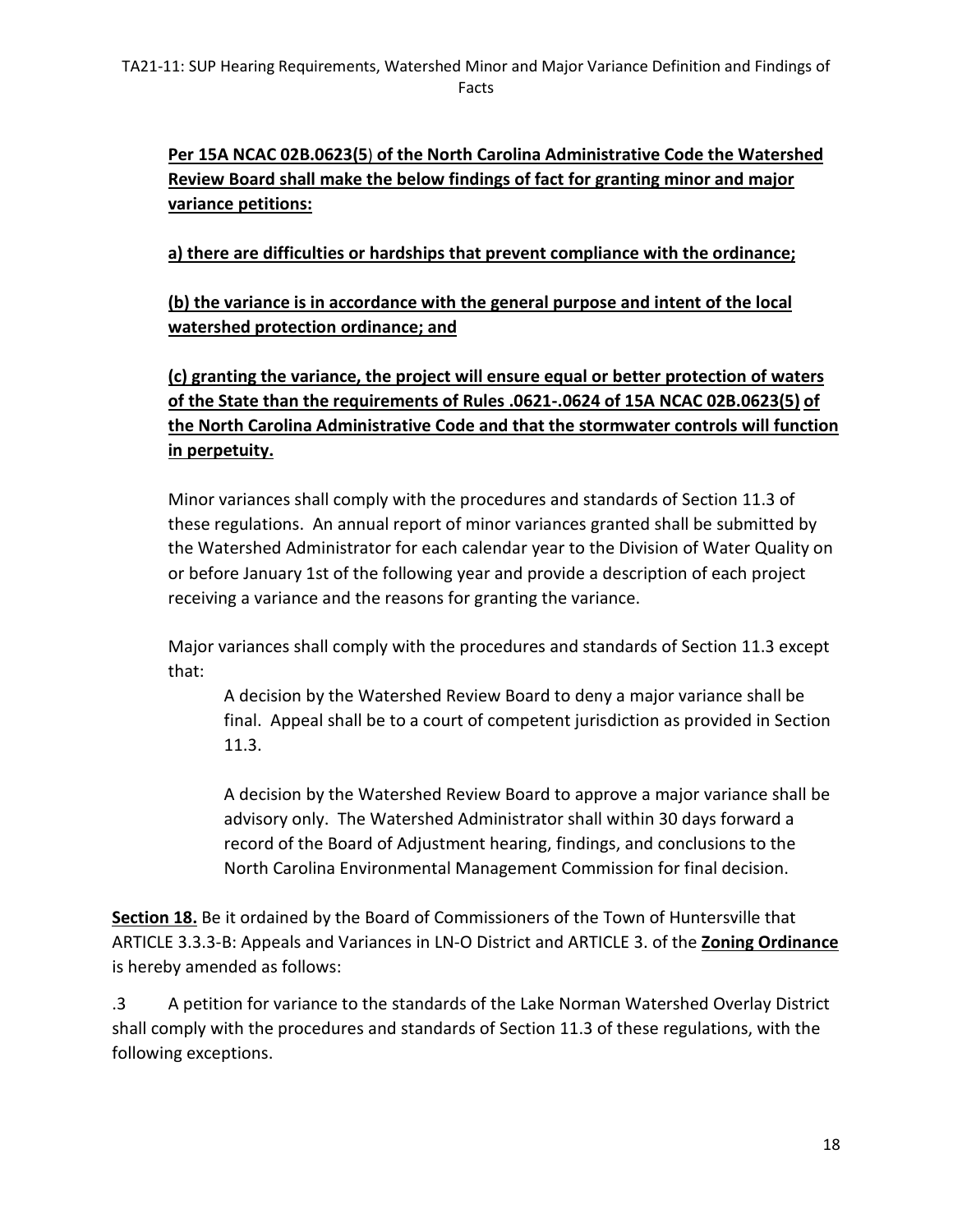a) In addition to the notification requirements of Section 11.3, the Watershed Administrator shall also notify in writing each local government having jurisdiction in the watershed and the entity using the water supply for consumption. Such notice shall include a description of the variance being requested. Local governments receiving notice of the variance request may submit comments to the Watershed Administrator prior to a decision by the Watershed Review Board. Such comments shall become a part of the record of proceedings of the Watershed Review Board.

b) Major and Minor Variances are differentiated by definition.

Minor variances shall include petitions for the reduction of any numerical standard of the low-density option in the overlay district by a factor of 10% or less. **a variance from the minimum statewide watershed protection rules that results in the relaxation of up to 10 percent of any vegetated setback, density, or minimum lot size requirement applicable to low density development, or the relaxation of up to five percent of any vegetated setback, density, or minimum lot size requirement applicable to high density development. For variances to a vegetated setback requirement, the percent variation shall be calculated using the foot print of built-upon area proposed to encroach within the vegetated setback divided by the total area of vegetated setback within the project.**

Major variances mean**s a** variance that is not a "minor variance" as that term is defined in 15A NCAC 02B .0621 of the North Carolina Administrative Code. from the minimum statewide water supply watershed protection criteria that result in any one or more of the following:

Petitions for the reduction of any numerical standard of the low-density option in the overlay district by a factor of more than 10%; and

Petitions for variation in the design, maintenance, or operation requirements of a wet detention pond or other approved storm water system; and

Petitions for the reduction of any management requirement that applies to a development proposal intended to qualify under the high-density option.

c) Major and Minor Variances are differentiated as to procedures and standards.

# **Per 15A NCAC 02B.0623(5) of the North Carolina Administrative Code the Watershed Review Board shall make the below findings of fact for granting minor and major variance petitions:**